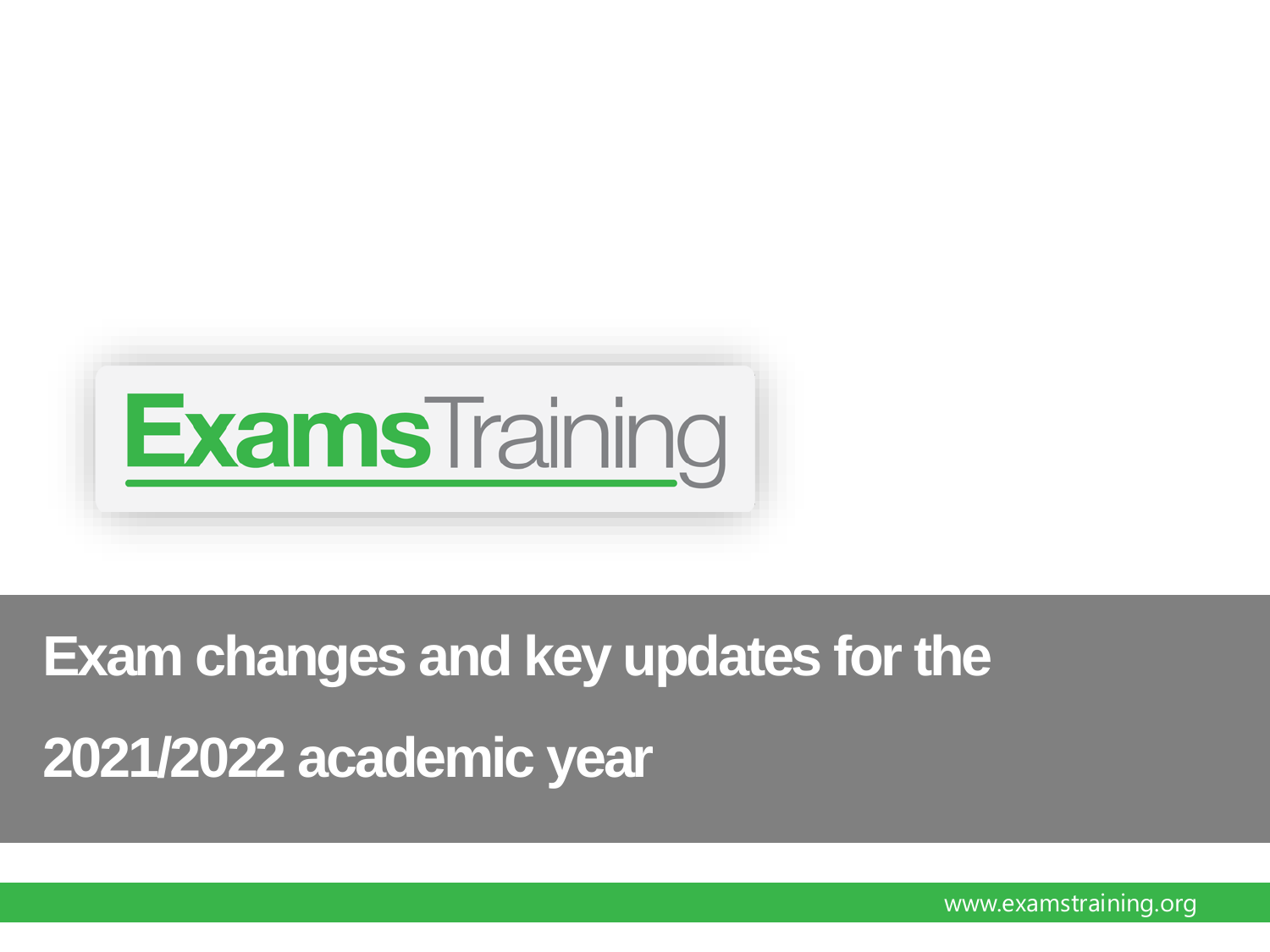

#### **Areas covered**

- Key changes and updates to the JCQ regulations and instructions for 2021/2022 relevant to exams officers in the following JCQ publications:
	- o *General Regulations for Approved Centres*
	- o *Instructions for conducting examinations* (ICE)
	- o *Access Arrangements and Reasonable Adjustments*
- Exams and assessments in 2021/2022
- The DfE review of post-16 qualifications
- **The Exams Office** support in 2021/2022
- National Association of Examinations Officers (NAEO)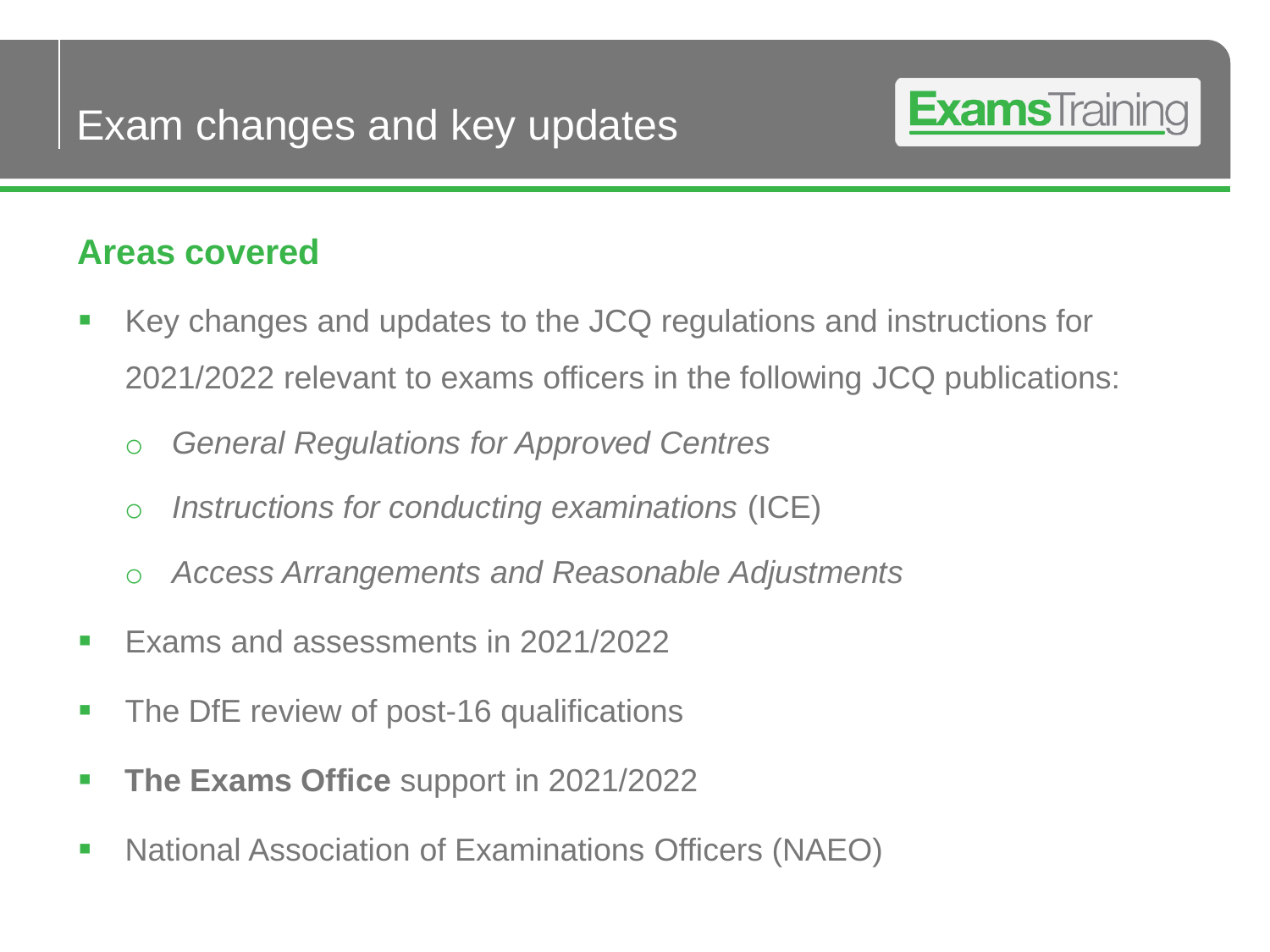

#### **JCQ documentation**

- JCQ publications for 2021/2022 are available in PDF format from the 'Exams Office' area of the JCQ website
- Interactive versions of the following publications are available on the JCQ Centre Admin Portal (CAP):
	- **General Regulations for Approved Centres**
	- o Instructions for conducting examinations
	- o Access Arrangements and Reasonable Adjustments
	- o A guide to the special consideration process
	- o Instructions for conducting non-examination assessments
	- o Instructions for conducting coursework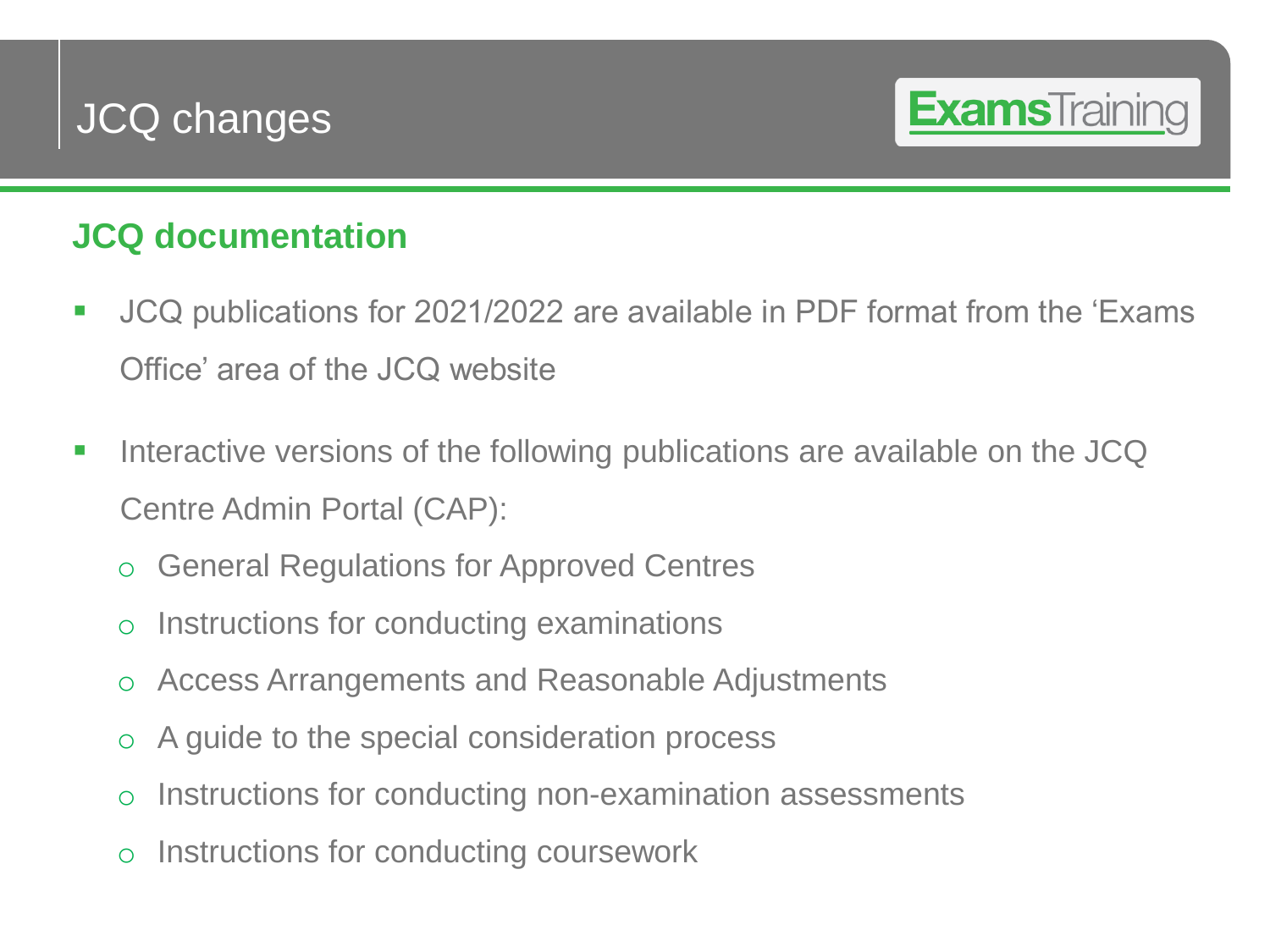#### General Regulations



# **JCQ General Regulations for Approved Centres**

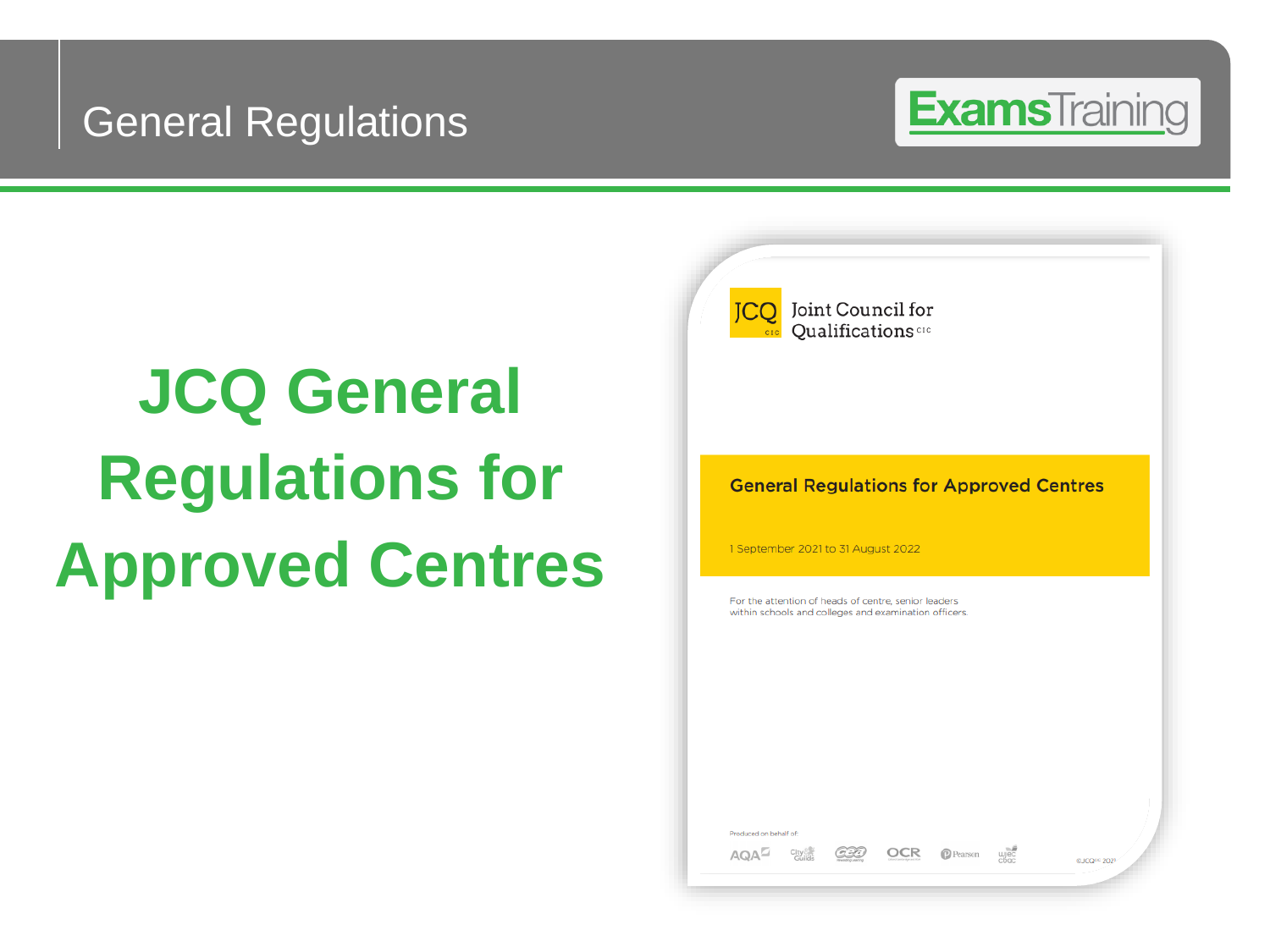### General Regulations

#### **2021/2022 key change**

#### **Qualifications covered**

- The regulations now apply to:
	- o T Levels (Technical qualifications)



Page 1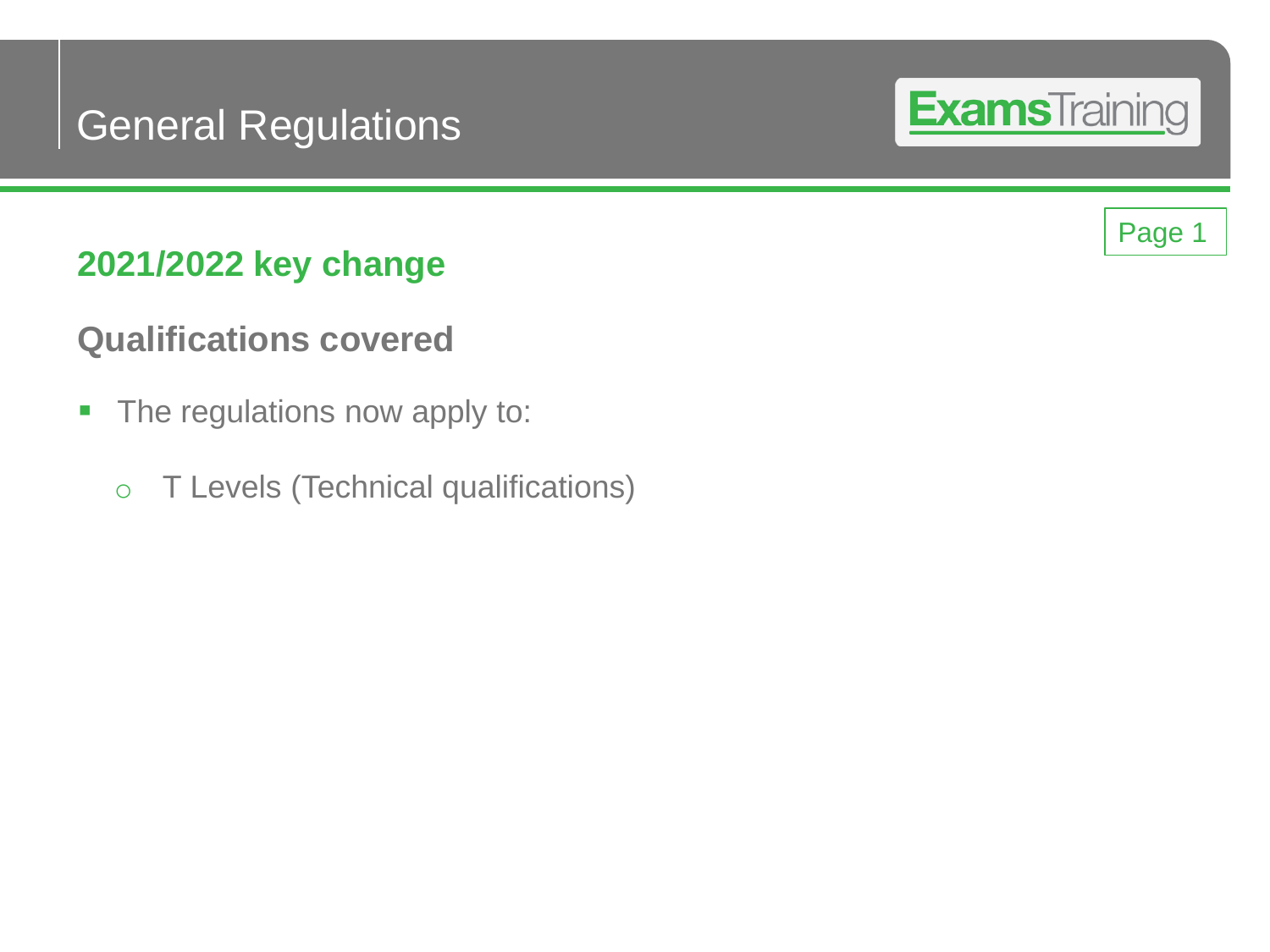#### **The use of a third party**

- Where a centre uses a third party to deliver any part of a qualification, it must maintain oversight of, and responsibility for, the delivery of the qualification in accordance with these regulations and awarding body requirements
- **Centres must have in place a written agreement with the third party and must ensure that a copy of the written agreement is available for inspection if requested by the awarding body**

The requirement to obtain written approval from the awarding body before permitting a third party to deliver any part of the qualification has been removed

# **Exams**Training

Section 3.1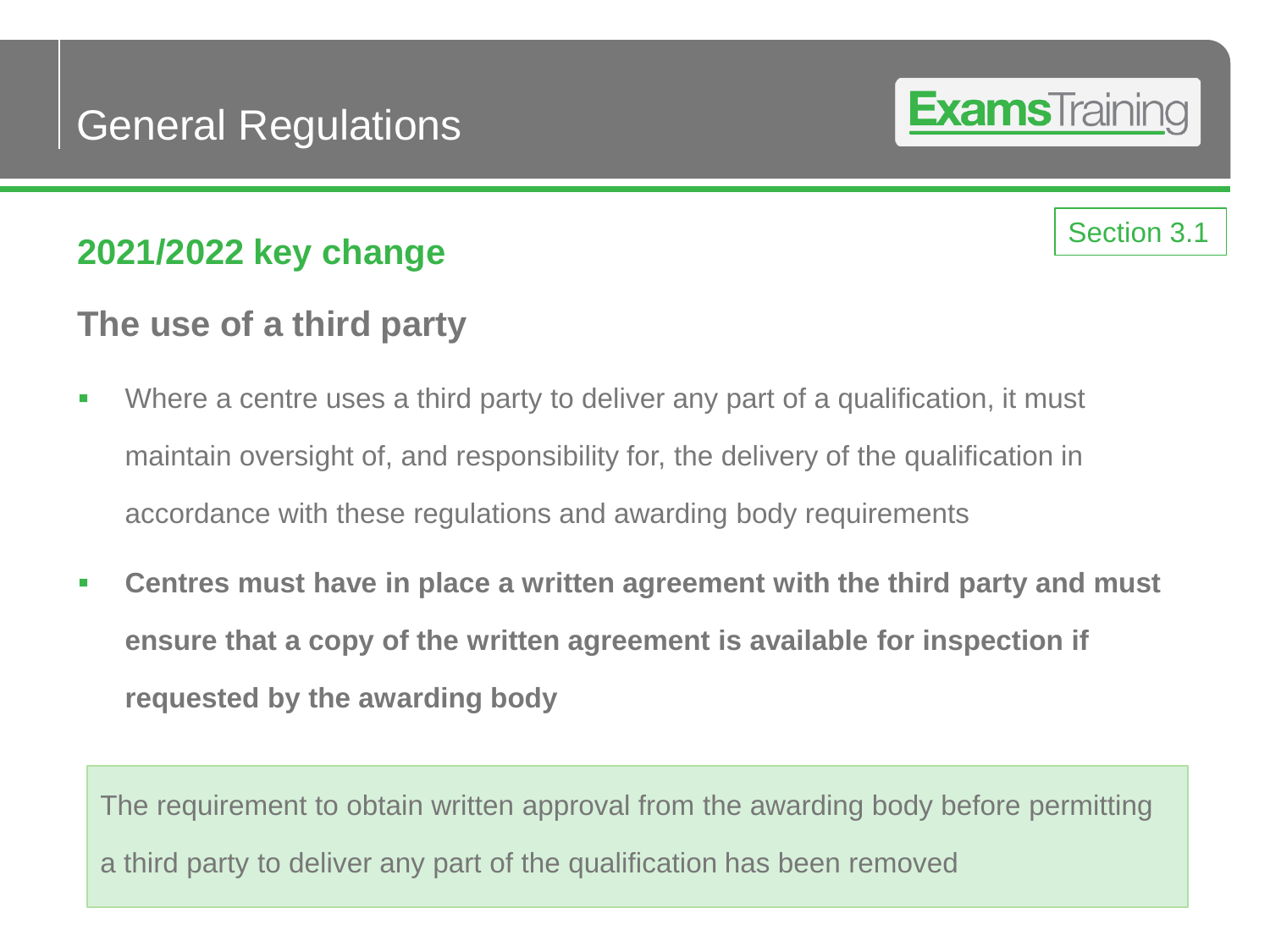#### **Conflicts of interest**

**.** It is the responsibility of the head of centre to inform the awarding bodies of relevant conflicts of interest before the published deadline for entries **for each examination series** 

Section 5.3i

**Exams**Training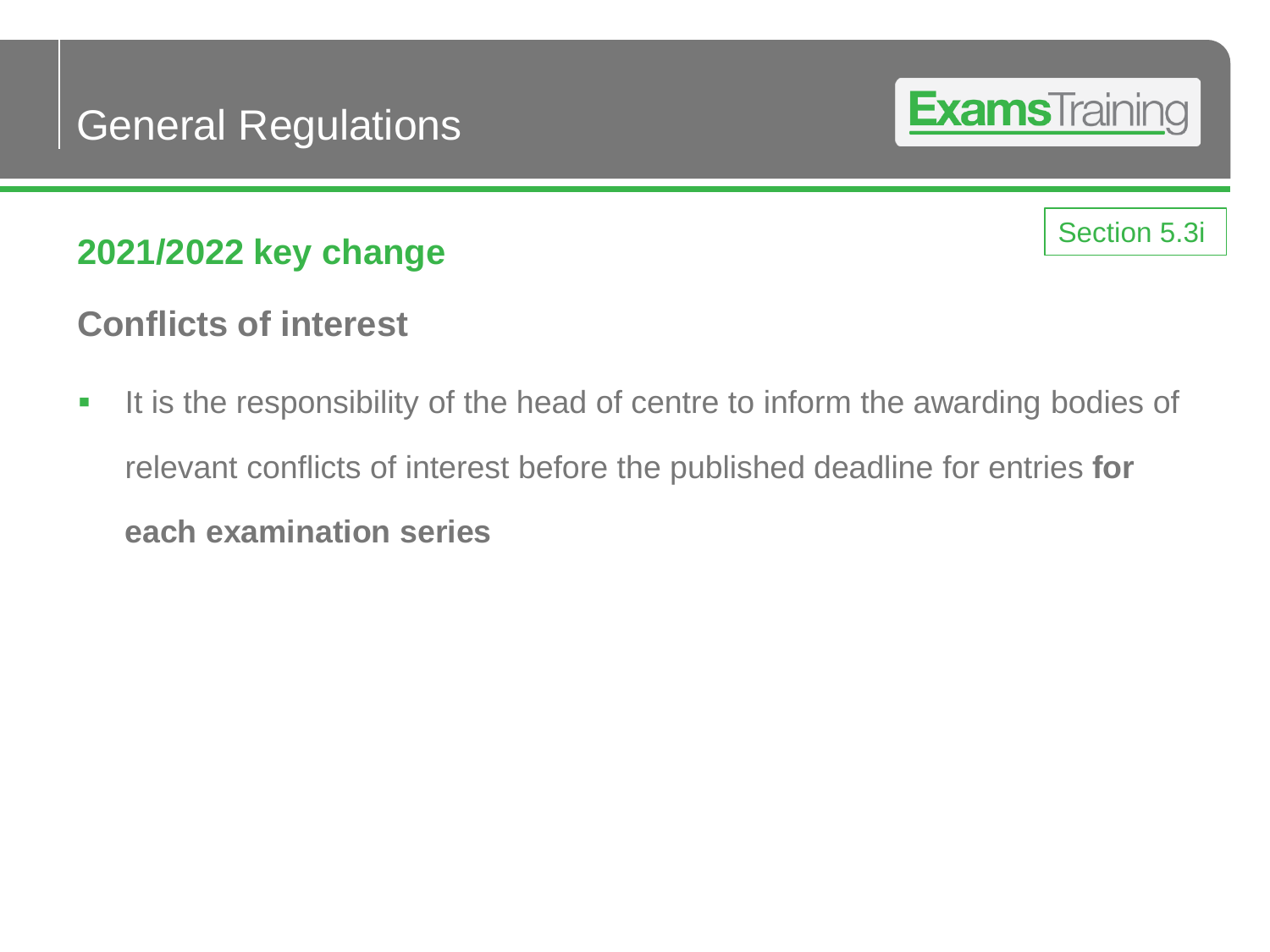# **Exams**Training

Section 5.3x & Section 5.4c

#### **2021/2022 key changes**

**Policies available for inspection**

**EX A written policy on the use of word processors in examinations must be** available for inspection

#### **Access arrangements and reasonable adjustments**

■ Where the centre is under a duty to make a reasonable adjustment, the centre must not charge a disabled candidate any additional fee in relation to the adjustment or aid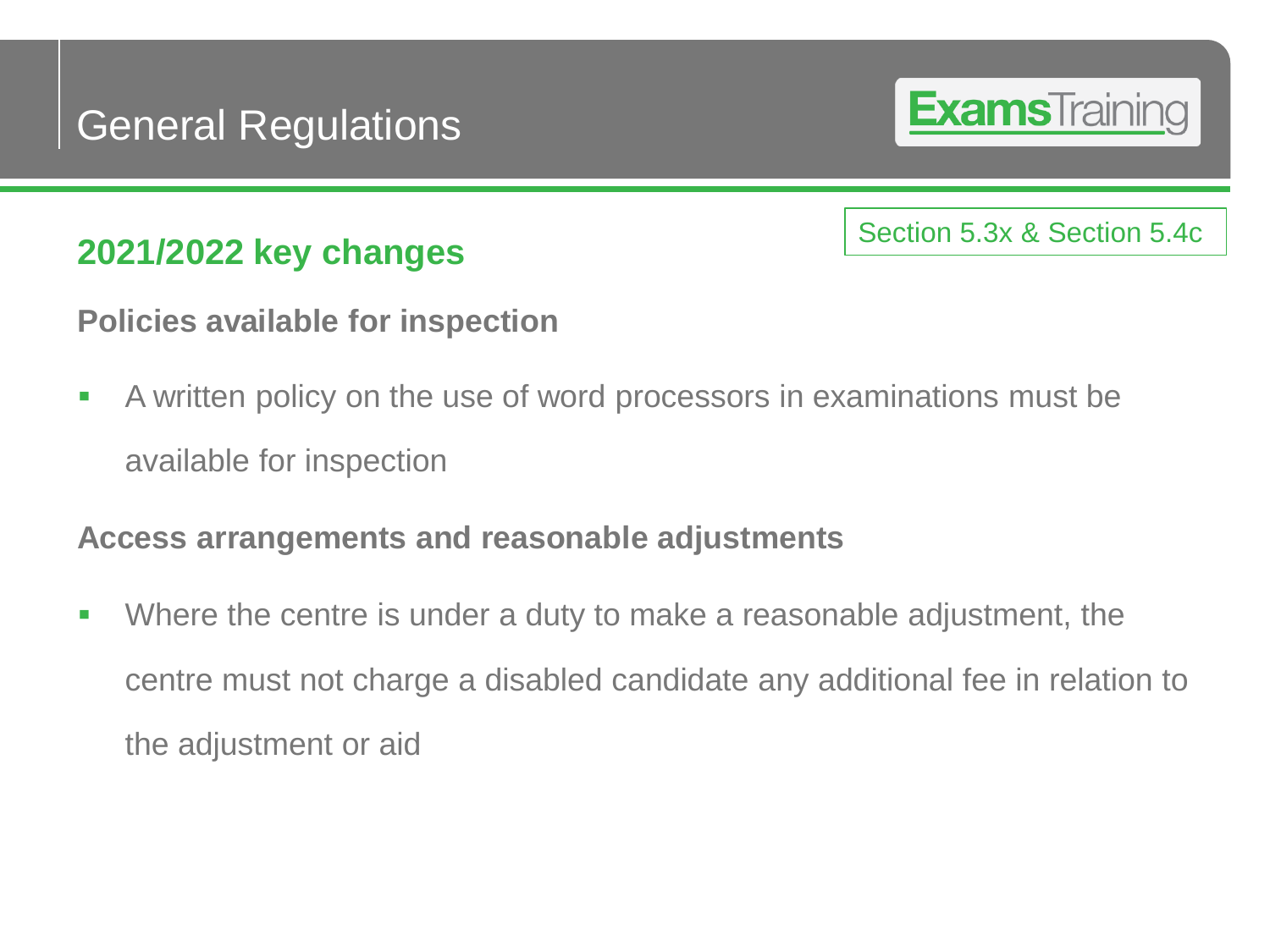

# **JCQ Instructions for conducting examinations (ICE)**

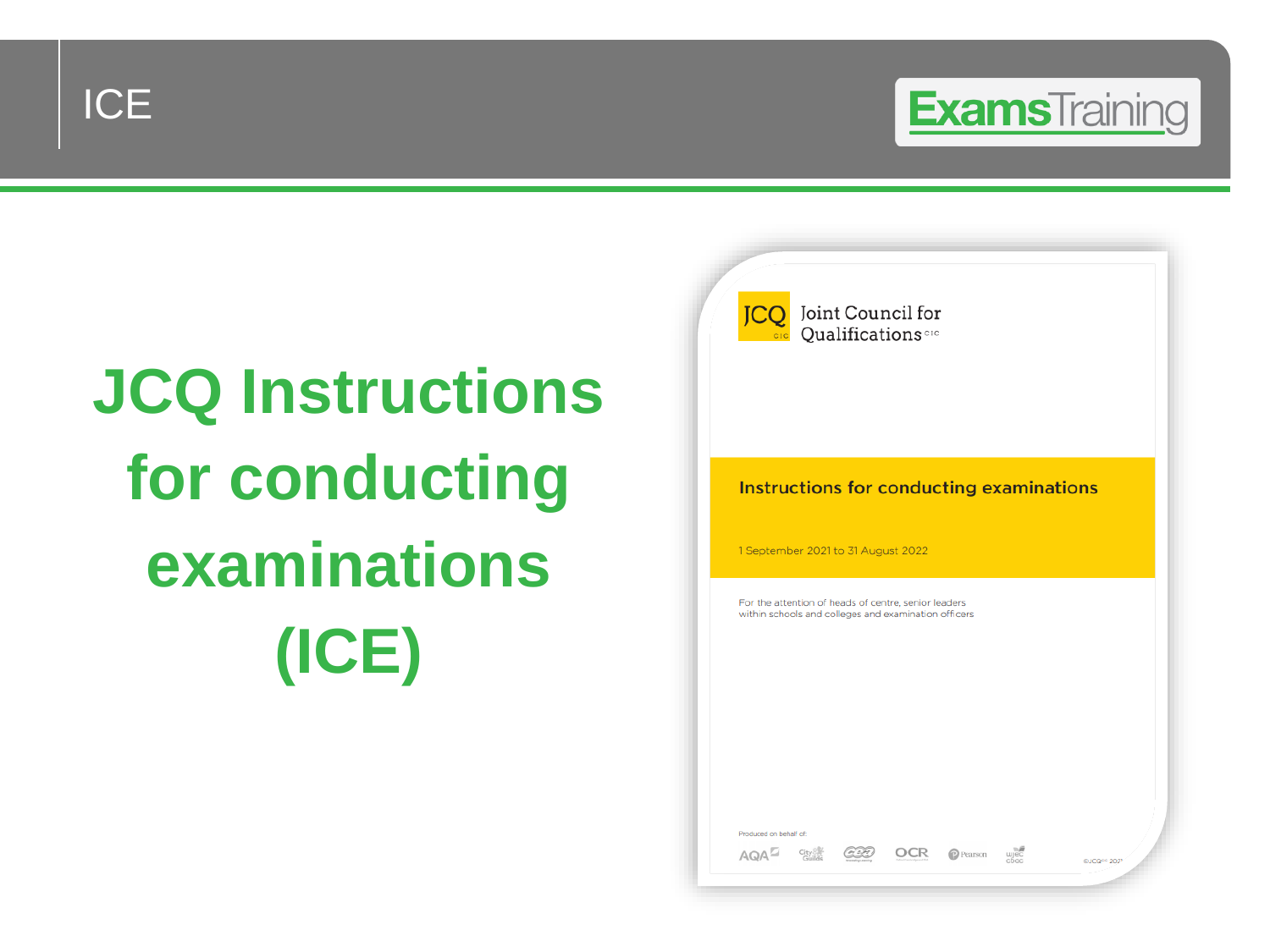

#### Page 1

#### **2021/2022 key change**

#### **Qualifications covered**

- **The instructions must be used in timetabled written and on-screen** examinations for the following qualifications:
	- o BTEC Technicals
	- o CCEA Level 1, 2 and 3 non-general qualifications
	- o T Levels (Technical qualifications)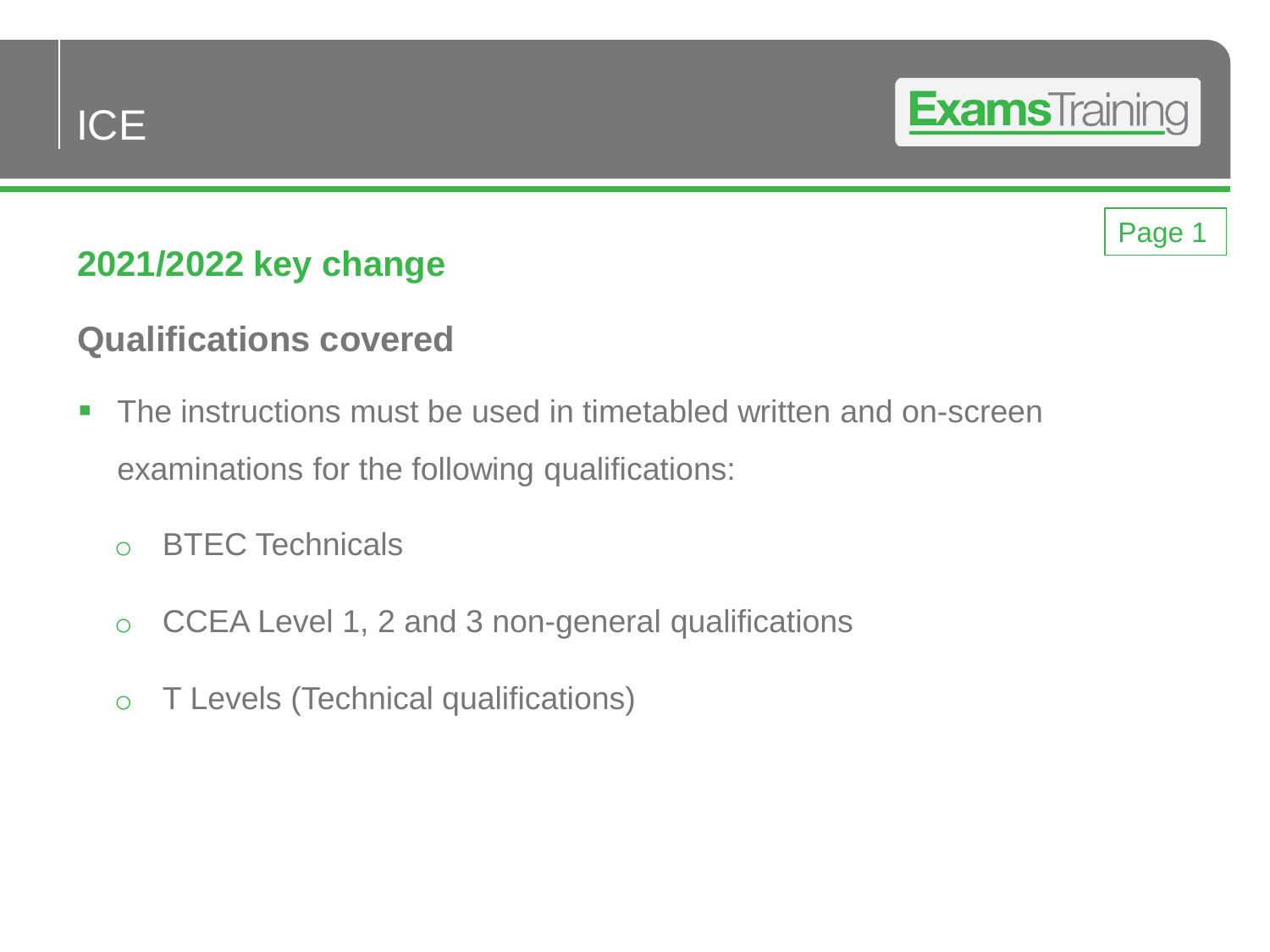

Table 1, page 8

#### **Keeping confidential examination materials secure**

- Access to the secure room must be restricted **and staff named and approved by the head of centre must be accompanied by a keyholder at all times**
- There must be between two and six keyholders only, **each of whom must fully understand their responsibilities as a key holder to the secure storage facility**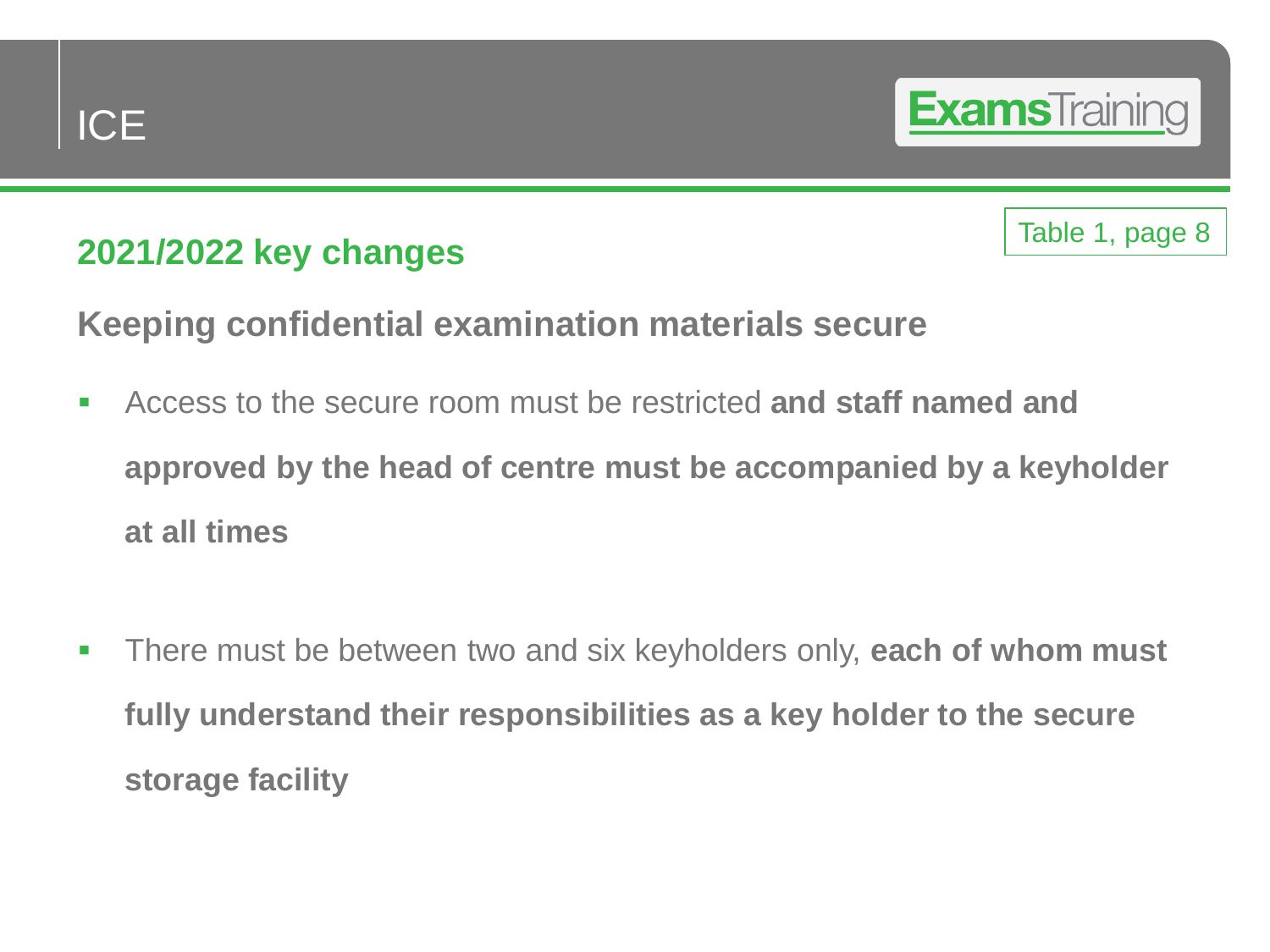#### **2021/2022 key change**

#### **Coloured/enlarged question papers**

Where a candidate requires a question paper on coloured paper and/or enlarged from A4 to A3, it is strongly recommended that a PDF copy of the standard question paper is used as this will ensure better print quality and reduce the possibility of human error when collating and stapling

#### **AQA and Pearson**

■ Download a PDF copy of the standard question paper from eAQA<sup>\*</sup> or Edexcel Online one hour before the awarding body's published starting time for examinations *(\* eAQA has been replaced by Centre Services)*

#### **CCEA, OCR and WJEC**

▪ Order a non-interactive electronic (PDF) question paper via *Access arrangements online*

See also JCQ *Access Arrangements and Reasonable Adjustments*, section 6.5.1

#### Section 5.4

**Exams**Training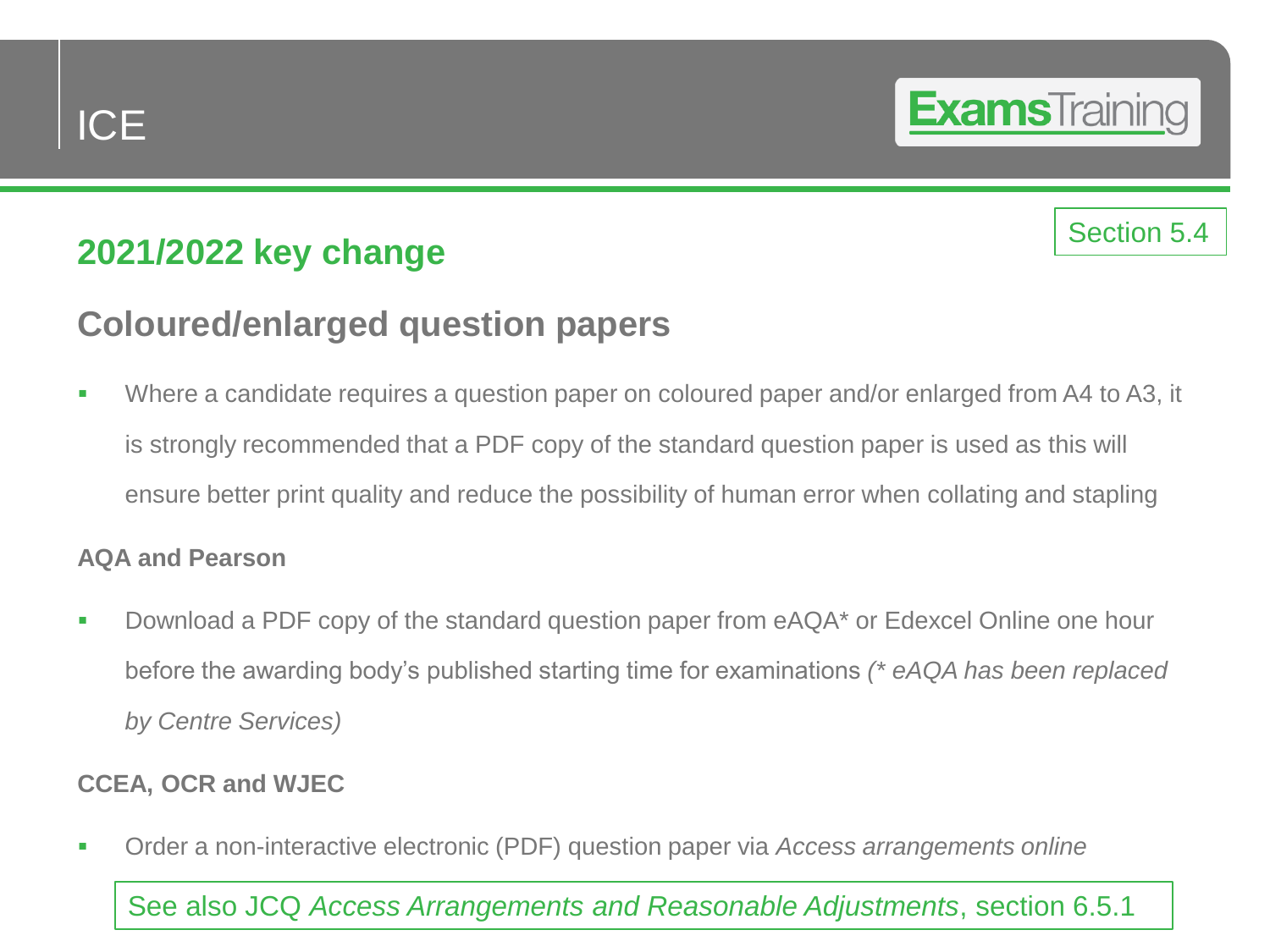

#### Section 18.2d&e

#### **Examination materials and other equipment**

- Candidates must not be in possession of watches
- Following the invigilator's announcement (Appendix 3) any mobile phones or other unauthorised items in the candidates' possession must be handed to the invigilator prior to the examination starting. **This also includes watches**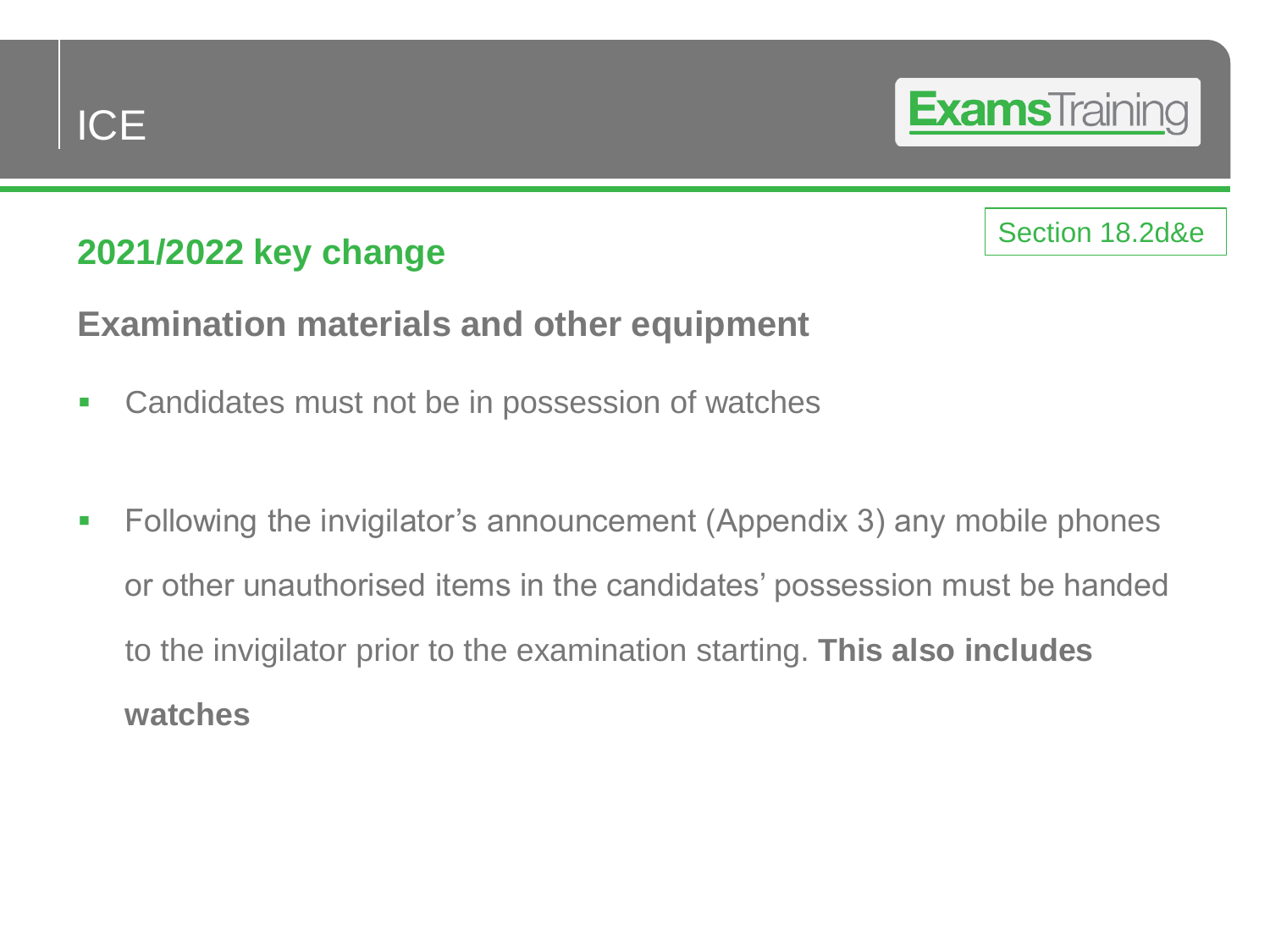

#### **2021/2022 key change**

#### **Unauthorised items**

- **The following appendices have been** updated to include the information that watches are unauthorised items:
	- o Appendix 3 Invigilators' announcement
	- o Appendix 5 Information for candidates for written examinations
	- o Appendix 6 Information for candidates for on-screen tests
	- o Appendix 7 Unauthorised items poster

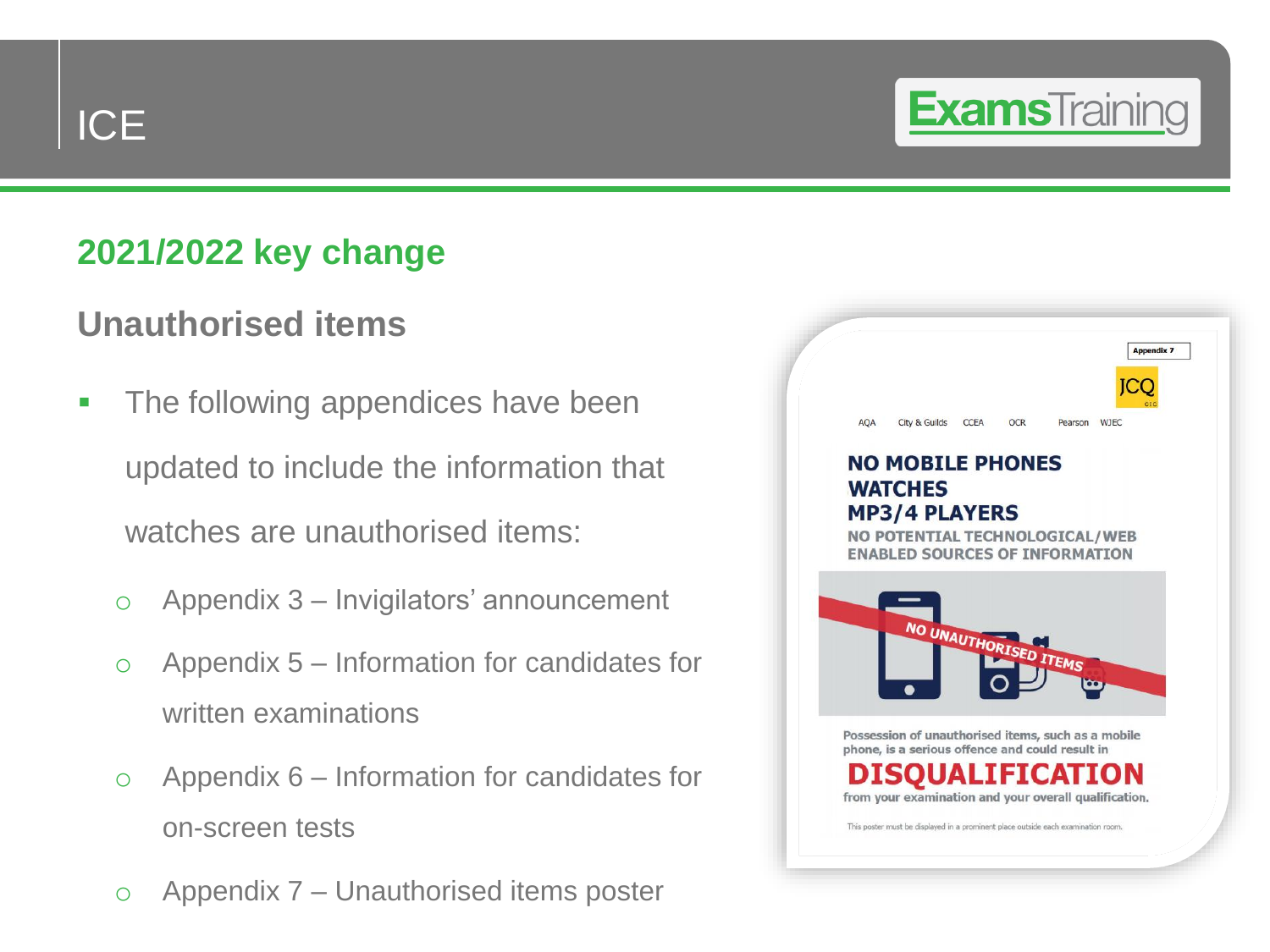



phone, is a serious offence and could result in

## ISQUALIFICATION

from your examination and your overall qualification.

This poster must be displayed in a prominent place outside each examination room.

| City & Guilds<br><b>CCEA</b><br><b>OCR</b><br><b>AQA</b><br>Pearson<br><b>WJFC</b><br><b>NO MOBILE PHONES</b><br><b>WATCHES</b><br><b>MP3/4 PLAYERS</b><br>NO POTENTIAL TECHNOLOGICAL/WEB<br><b>ENABLED SOURCES OF INFORMATION</b><br>NO UNAUTHORISED ITEMS | 2021/2022 |
|-------------------------------------------------------------------------------------------------------------------------------------------------------------------------------------------------------------------------------------------------------------|-----------|
|                                                                                                                                                                                                                                                             |           |
|                                                                                                                                                                                                                                                             |           |
|                                                                                                                                                                                                                                                             |           |

Possession of unauthorised items, such as a mobile phone, is a serious offence and could result in

UALIEICATI ON from your examination and your overall qualification.

This poster must be displayed in a prominent place outside each examination room.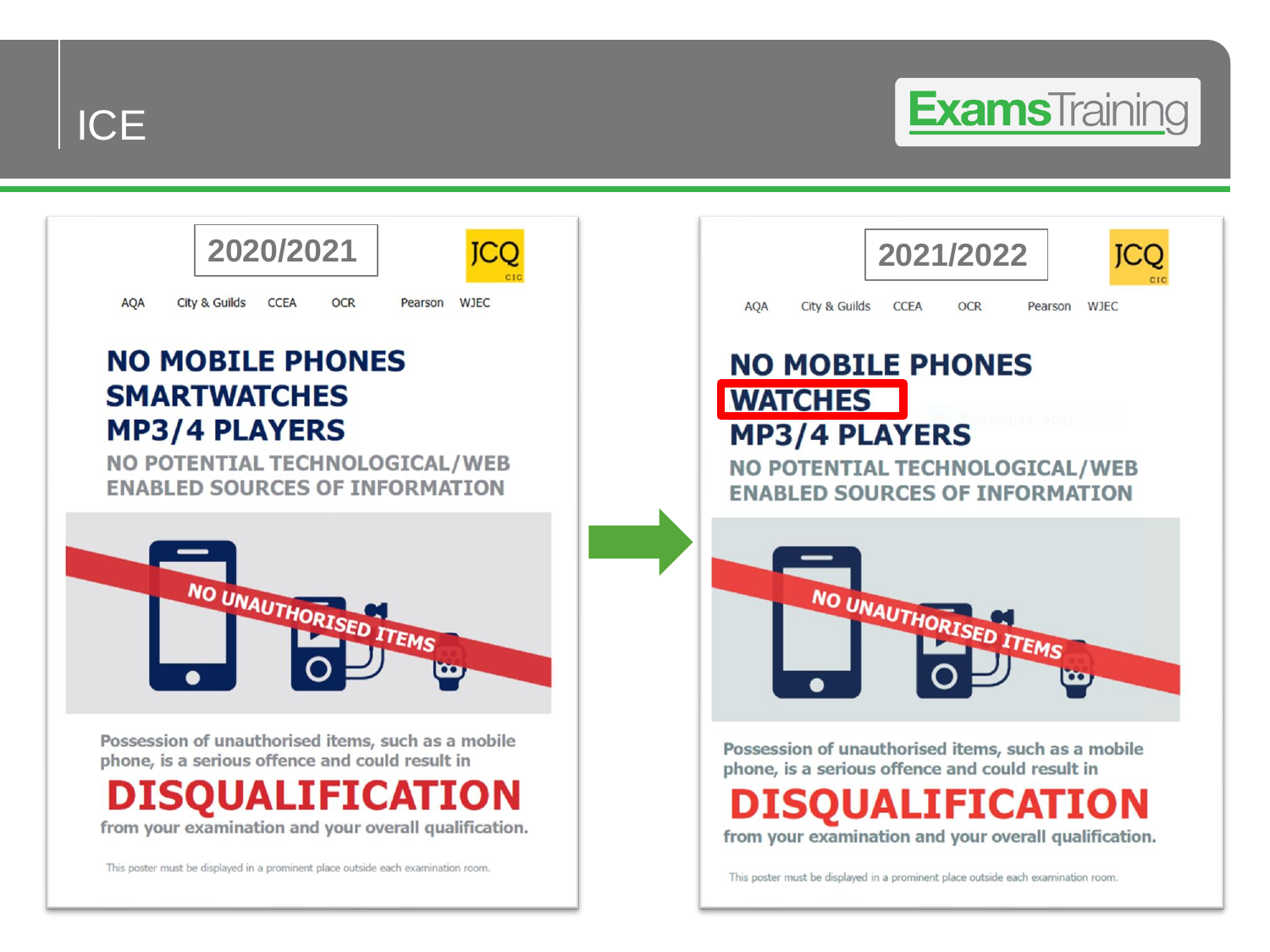#### **2021/2022 key change**

#### **Candidate scripts**

■ When checking that the candidate and centre information matches the details on the attendance register, if a discrepancy is identified the centre may correct the discrepancy or add to the information recorded by the candidate on the front of their answer booklet **and/or on any supplementary sheets used**

Section 27.2

**Exams**Training

▪ **This should be restricted to the centre number, candidate number, candidate name or component/unit code**. The correction should be counter-signed on the script. Centres must not alter any other details on the candidate's script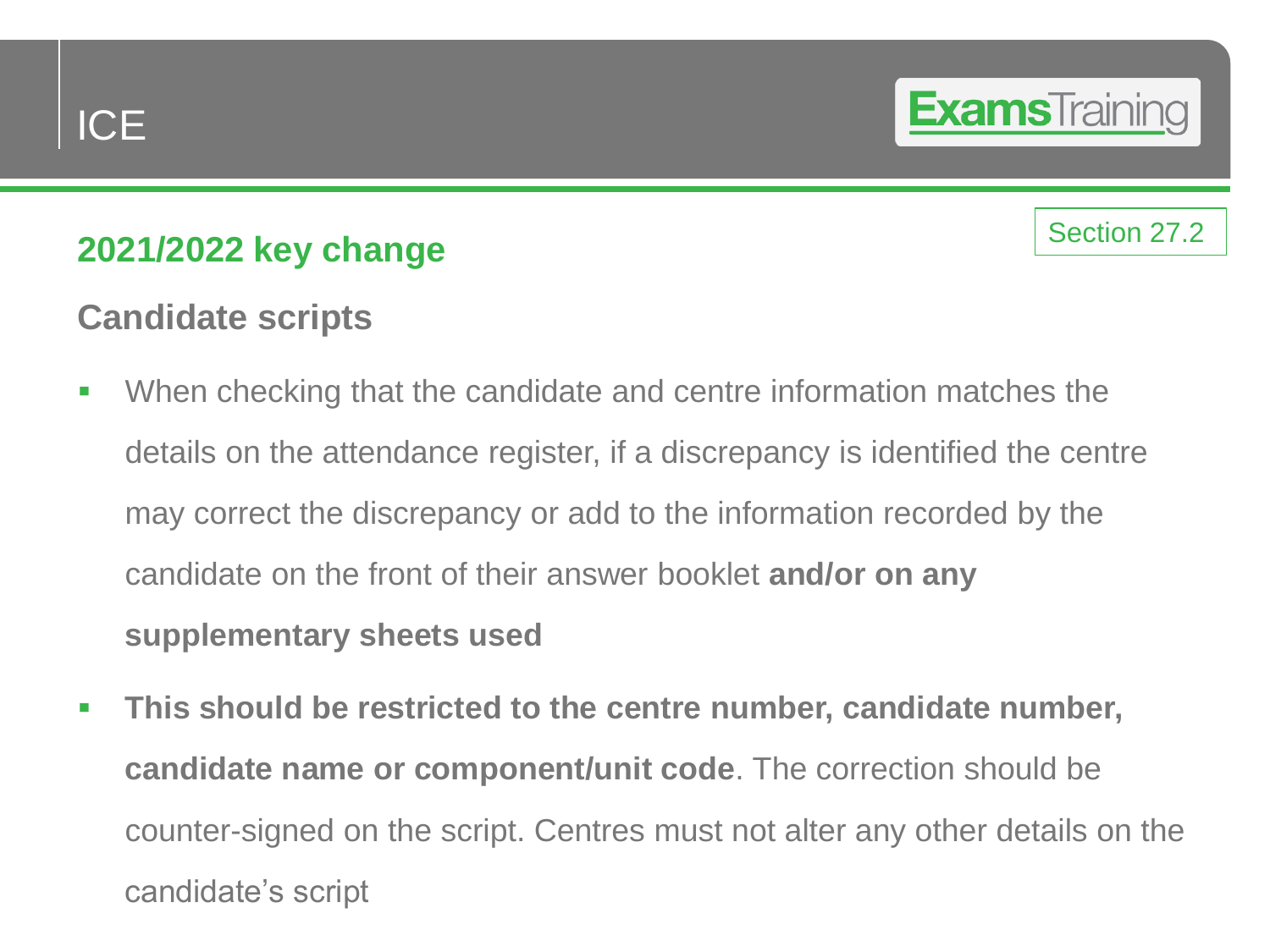### Access Arrangements



**JCQ Access Arrangements and Reasonable Adjustments**

| Joint Council for<br>JC <sub>(</sub><br>Qualifications one<br>ci c                                                                                                                                                                                                                                                                                                                                                                                                                                                                                                                                                                                                                                                                                                            |
|-------------------------------------------------------------------------------------------------------------------------------------------------------------------------------------------------------------------------------------------------------------------------------------------------------------------------------------------------------------------------------------------------------------------------------------------------------------------------------------------------------------------------------------------------------------------------------------------------------------------------------------------------------------------------------------------------------------------------------------------------------------------------------|
| Adjustments for candidates with disabilities and learning difficulties<br><b>Access Arrangements</b><br>and Reasonable Adjustments<br>This booklet covers the following qualifications:<br>AQA Applied General qualifications, AQA Level 1, Level 2 and Level 3 Technical qualifications,<br>BTEC Firsts, BTEC Nationals, BTEC Tech Awards, Cambridge Nationals, Cambridge Technicals,<br>CCEA Key Skills qualifications, City & Guilds Level 2 and Level 3 Technical qualifications,<br>ELC, FSMQ, GCE, GCSE, OCR Level 3 Certificates, Welsh Baccalaureate Qualification (WBQ),<br>WJEC Level 1 and Level 2 General qualifications, WJEC Level 1 and Level 2 Vocational qualifications,<br><b>WJEC Level 3 Applied qualifications</b><br>1 September 2021 to 31 August 2022 |
| For the attention of SENCos, assessors and senior<br>leaders within schools and colleges.                                                                                                                                                                                                                                                                                                                                                                                                                                                                                                                                                                                                                                                                                     |
| Produced on behalf of:<br>$A \Omega A$<br><b>P</b> Pearson<br>@JCQPF 2021                                                                                                                                                                                                                                                                                                                                                                                                                                                                                                                                                                                                                                                                                                     |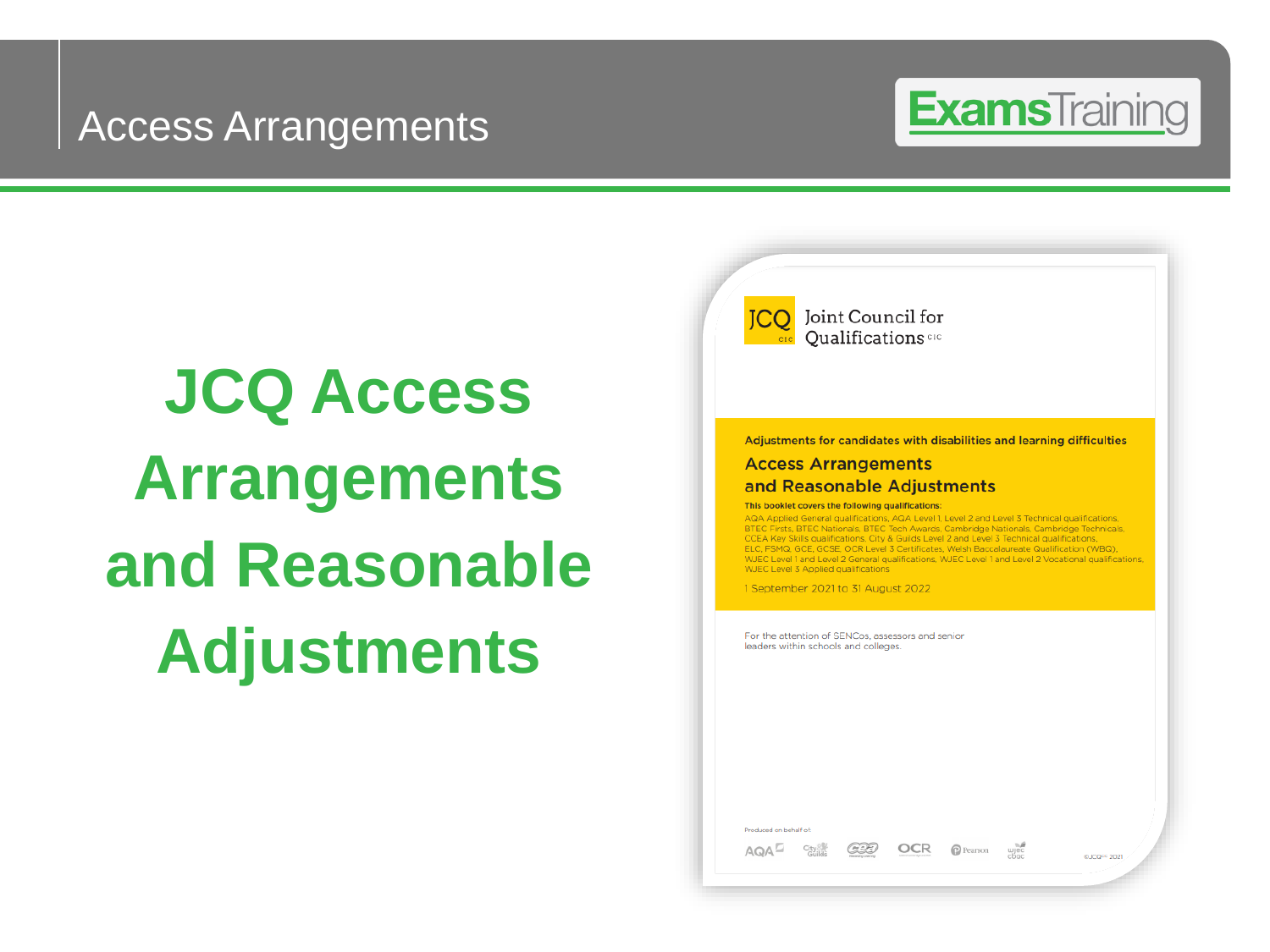#### **Access arrangements application deadline**

**• Applications for the summer (June) 2022 exam series must be processed** and approved no later than **31 March 2022**

The summer 2022 deadline for ordering modified papers

is unchanged (31 January 2022)

**Exams**Training

Page 5